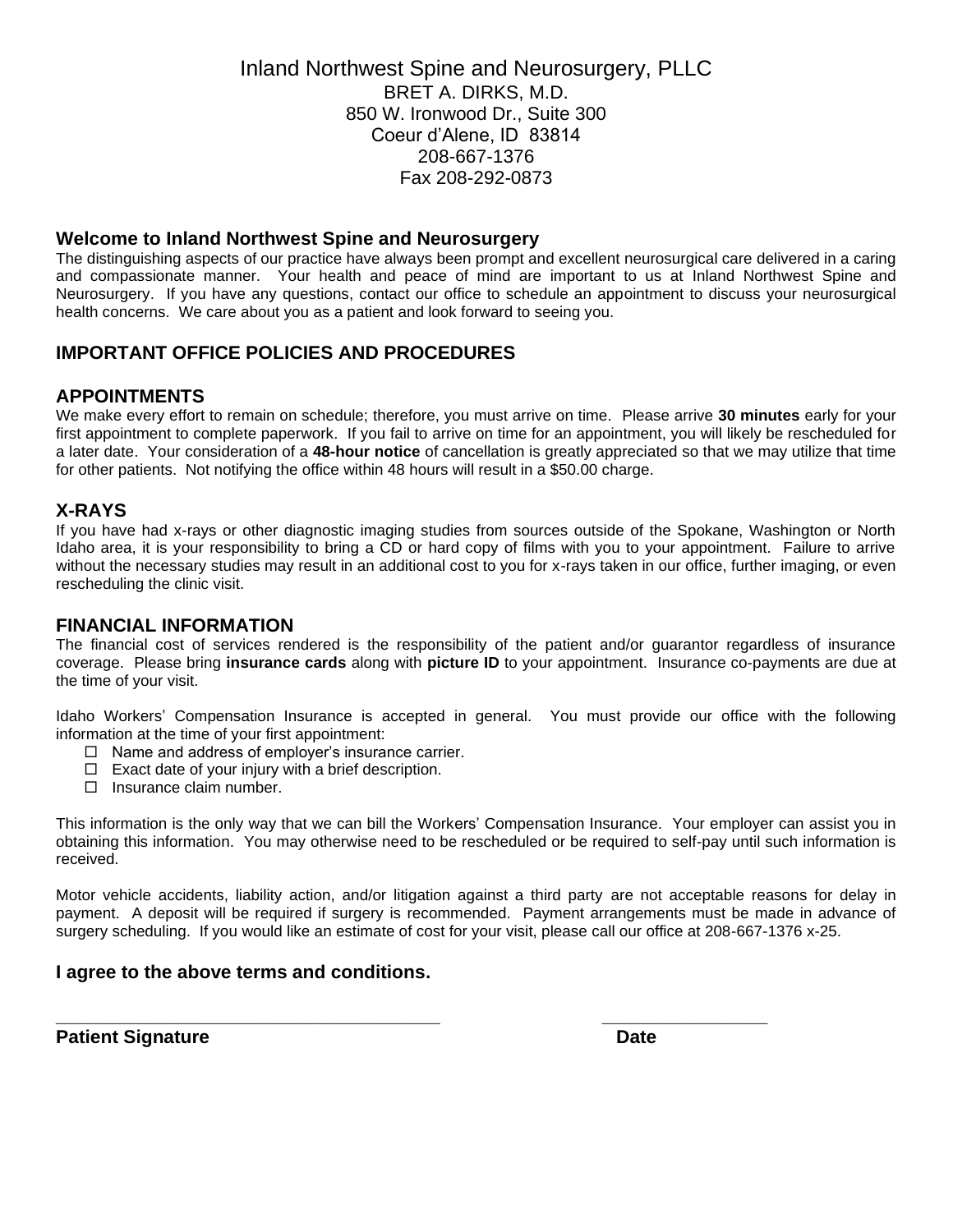# **I hereby authorize and agree by initialing the following items.**

# **INSURANCE/ MEDICARE AUTHORIZATION AND ASSIGNMENT OF BENEFITS**

**\_\_\_\_\_\_\_\_\_\_\_\_\_\_\_\_\_\_\_\_\_\_\_\_\_\_\_\_\_\_\_\_\_\_\_\_\_ \_\_\_\_\_\_\_\_\_\_\_\_\_\_\_\_**

I request that payment of authorized insurance or Medicare benefits be made either to me or on my behalf to Inland Northwest Spine and Neurosurgery, PLLC for any services rendered to myself/dependent. I authorize any holder of medical information about me to release to the insurance company or CMS (Centers for Medicare and Medicaid Services, formerly known as HCFA) and its agents any information needed to determine these benefits or the benefits payable to related services. I understand that I am fully responsible for any amount not covered by my insurance. All accounts are due in full within 90 days of service unless arrangements have been made.

# **Patient Signature Date**

# **PRESCRIPTIONS/REFILLS**

Narcotic medications and other prescriptions will be provided by our office in the immediate postoperative period only (usually for no more than four weeks after surgery). Chronic pain requiring more protracted courses of narcotics is best managed by a specialist trained to deal with chronic pain, or by your primary care physician. It is very important to note that prescriptions will be provided during normal office hours. We do not fill prescriptions after 4:00 PM, weekends, or holidays. Please allow **48 hours** for prescription approvals. Please be advised that **we do not replace lost or stolen prescriptions**. Some pharmacies are now offering e-prescribing. Please be advised that a feature of e-prescribing is the electronic exchange of prescription data between physician practices and pharmacies, which can potentially improve the efficiency of the prescribing process and reduce medication errors.

# **I understand and accept the terms of INSN Prescription Policy.**

#### **\_\_\_\_\_\_ Initials**

# **NOTICE OF PRIVACY PRACTICES**

The undersigned acknowledges he/she may obtain a copy of the Notice of Privacy Practices. Our Notice of Privacy Practices provides information about how we may use and disclose your protected health information.

#### **\_\_\_\_\_\_ Initials**

# **ASSIGNMENT OF PROCEEDS**

I grant and assign to the physician any and all proceeds from any settlement or court determination related to injuries for which the physician has treated me. This assignment shall not exceed the amount of the physician's unpaid services and/or expenses. In consideration for the physician's examination and treatment, I agree to all promises set forth above and further agree to pay physician at the time of billing for all services rendered and for all costs and losses caused by any failure to pay this commercial transaction in a timely manner. I further agree that all the information and promises stated above are freely given with the knowledge that I am granting the physician substantial rights in the event that I fail to pay for his services in a timely manner.

 $\overline{a}$  , and the contribution of the contribution of the contribution of the contribution of the contribution of the contribution of the contribution of the contribution of the contribution of the contribution of the co

In witness of my agreement with the physician, Bret A. Dirks, MD.

**Signature Date**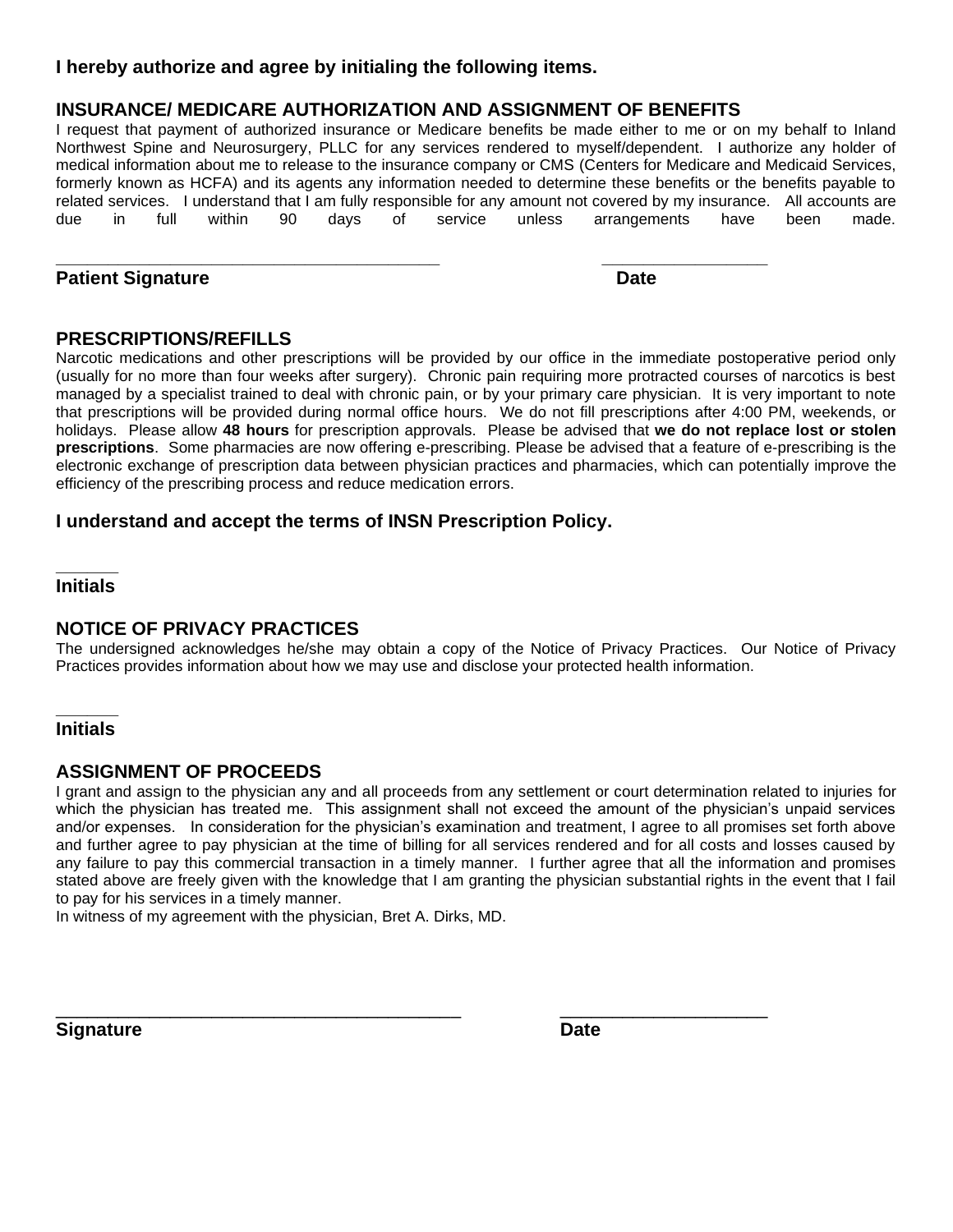| <b>BRET A. DIRKS, M.D.</b><br>850 W. Ironwood Dr., Suite 300<br>Coeur d'Alene, ID 83814<br>208-667-1376<br>FAX # 208-292-0873<br>(PLEASE PRINT)      | DATE OF APPOINTMENT                                               |  |  |  |
|------------------------------------------------------------------------------------------------------------------------------------------------------|-------------------------------------------------------------------|--|--|--|
| <b>PATIENT'S LAST NAME:</b>                                                                                                                          | PATIENT'S SOC. SEC. NO:                                           |  |  |  |
| <b>PATIENT'S FIRST NAME:</b>                                                                                                                         | <b>PATIENT'S EMPLOYER:</b>                                        |  |  |  |
| MIDDLE INITIAL:                                                                                                                                      | <b>PATIENT'S WORK PHONE:</b>                                      |  |  |  |
| ADDRESS:                                                                                                                                             | <b>PATIENT'S BIRTHDATE:</b>                                       |  |  |  |
|                                                                                                                                                      | AGE:<br>$SEX: \square MALE \square FEMALE$                        |  |  |  |
| CITY, STATE:                                                                                                                                         | MARITAL STATUS: $\Box$ S $\Box$ M $\Box$ W $\Box$ D               |  |  |  |
| ZIP:                                                                                                                                                 | <b>PHYSICIAN REQUESTING THIS CONSULT:</b>                         |  |  |  |
| HOME PHONE NUMBER:                                                                                                                                   |                                                                   |  |  |  |
| <b>CELL PHONE NUMBER:</b>                                                                                                                            | <b>FAMILY PHYSICIAN:</b>                                          |  |  |  |
| <b>E-MAIL ADDRESS:</b>                                                                                                                               |                                                                   |  |  |  |
| <b>SPOUSE'S NAME OR PARENT NAME IF MINOR:</b>                                                                                                        |                                                                   |  |  |  |
| SPOUSE'S OR PARENT EMPLOYER:                                                                                                                         | SPOUSE'S OR PARENT WORK PHONE:                                    |  |  |  |
| SPOUSE'S OR PARENT SS#:                                                                                                                              | SPOUSE'S OR PARENTS DATE OF BIRTH:                                |  |  |  |
| SOMEONE TO NOTIFY IN CASE OF EMERGENCY, OTHER THAN SPOUSE OR PARENT<br><b>NAME:</b><br><b>PHONE:</b>                                                 |                                                                   |  |  |  |
|                                                                                                                                                      | <b>COMPLETE THIS SECTION FOR WORKERS COMPENSATION INJURY ONLY</b> |  |  |  |
| DATE OF INJURY:<br><b>WORKERS COMP. CLAIM NO:</b>                                                                                                    |                                                                   |  |  |  |
| NAME OF WORKERS COMP. INSURANCE:                                                                                                                     |                                                                   |  |  |  |
| ADDRESS OF WORKERS COMP:                                                                                                                             |                                                                   |  |  |  |
| EMPLOYER AT THE TIME OF INJURY:                                                                                                                      |                                                                   |  |  |  |
| <b>CLAIM REP:</b><br>PHONE:                                                                                                                          | FAX:                                                              |  |  |  |
| <b>INSURANCE INFORMATION</b><br>DO YOU HAVE MEDICAL INSURANCE? JP YES JP NO<br>IF NO INSURANCE, HOW DO YOU PLAN TO PAY? □ CASH □ CHECK □ CREDIT CARD |                                                                   |  |  |  |
| I. PRIMARY INSURANCE                                                                                                                                 | <b>II. SECONDARY INSURANCE</b>                                    |  |  |  |
| <b>INSURANCE NAME:</b>                                                                                                                               | <b>INSURANCE NAME:</b>                                            |  |  |  |
| ADDRESS:                                                                                                                                             | ADDRESS:                                                          |  |  |  |
|                                                                                                                                                      |                                                                   |  |  |  |
| PHONE NO:                                                                                                                                            | PHONE NO:                                                         |  |  |  |
| <b>SUBSCRIBER NAME:</b>                                                                                                                              | <b>SUBSCRIBER NAME:</b>                                           |  |  |  |
| <b>GROUP NO:</b>                                                                                                                                     | <b>GROUP NO:</b>                                                  |  |  |  |
| POLICY NO:                                                                                                                                           | POLICY NO:                                                        |  |  |  |
|                                                                                                                                                      |                                                                   |  |  |  |
| COMPLETE THE FOLLOWING ONLY IF THIS IS AN ACCIDENT INJURY:<br>DATE OF INJURY: ____________                                                           |                                                                   |  |  |  |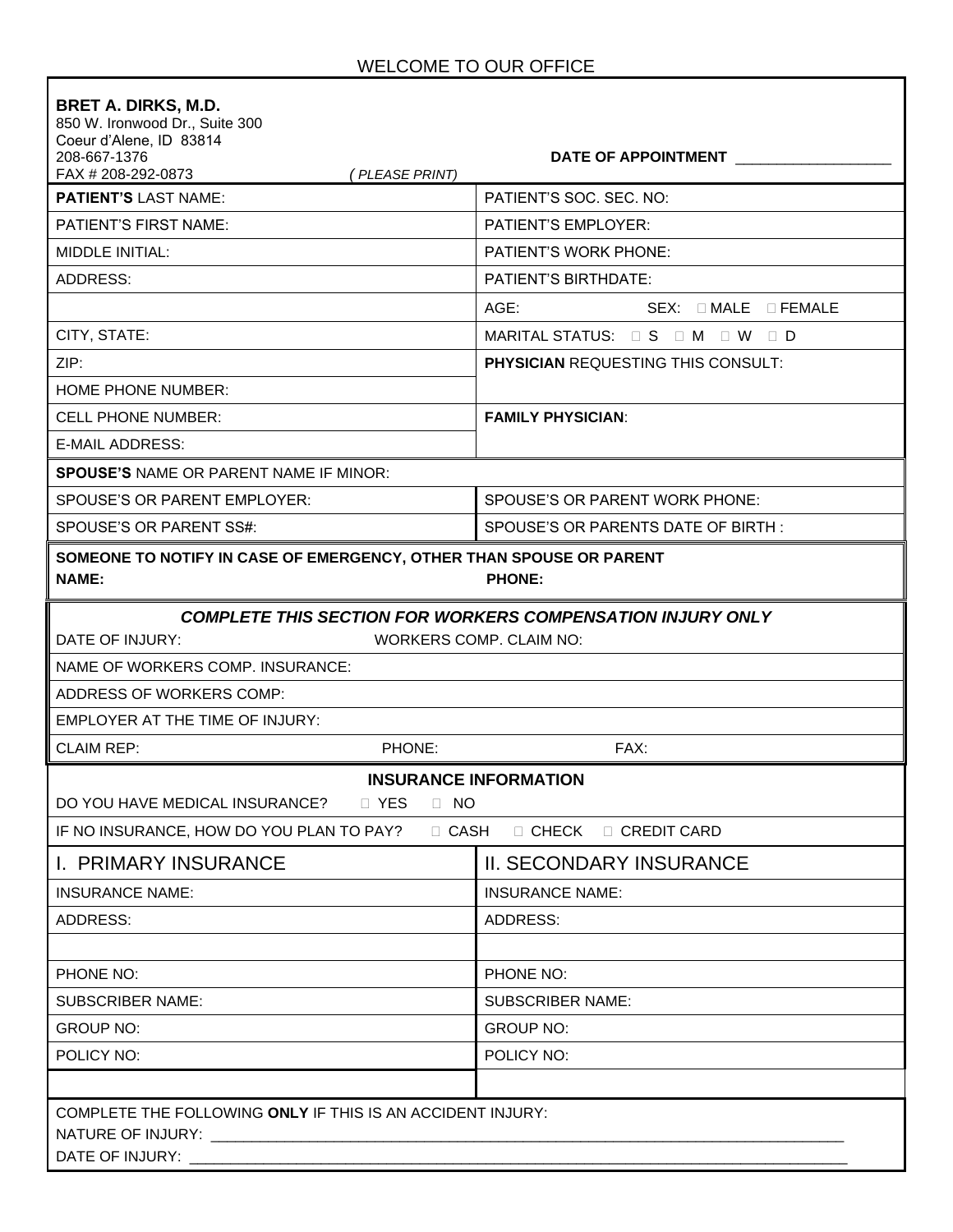# YOUR MEDICAL HISTORY

| <b>VERY IMPORTANT!</b>                                                                                                                            |               |                 |
|---------------------------------------------------------------------------------------------------------------------------------------------------|---------------|-----------------|
| RATE YOUR PAIN ON A SCALE OF 1 TO 10: _____                                                                                                       |               |                 |
| 1 (no pain)                                                                                                                                       | $\frac{1}{5}$ | 10 (worst pain) |
| <b>BRIEFLY DESCRIBE YOUR CURRENT MEDICAL PROBLEM OR PRIMARY REASON FOR THIS APPOINTMENT:</b>                                                      |               |                 |
| HAVE YOU NOTICED ANY NUMBNESS? WHERE?                                                                                                             |               |                 |
| HAVE YOU NOTICED ANY WEAKNESS? WHERE?                                                                                                             |               |                 |
| IS YOUR DISCOMFORT WORSE OR BETTER BY ANY PHYSICAL ACTIVITY, POSITION OR BODILY FUNCTION<br>SUCH AS SNEEZING OR COUGHING? IF SO, PLEASE DESCRIBE: |               |                 |
| HAVE YOU HAD X-RAYS FOR THIS COMPLAINT?                                                                                                           |               |                 |
|                                                                                                                                                   |               |                 |
| <b>OTHER ALLERGIES?</b>                                                                                                                           |               |                 |
| PLEASE LIST PRESCRIPTION MEDICATIONS AND OVER THE COUNTER MEDICINES YOU ARE TAKING:                                                               |               |                 |
| <b>MEDICATION</b><br>the control of the control of the control of the control of the control of the control of                                    |               | <b>DOSE</b>     |
| ARE YOU IN A PAIN CONTRACT? YES / NO<br>IF SO, WITH WHOM: __________                                                                              |               |                 |
| DO YOU HAVE ANY BELIEFS THAT WOULD PRECLUDE YOU FROM RECEIVING BLOOD PRODUCTS DURING<br>SURGERY IF AN EMERGENCY OCCURRED?                         | YES / NO      |                 |
|                                                                                                                                                   |               |                 |
| LIST SERIOUS ILLNESS AND/OR INJURIES:                                                                                                             |               |                 |
|                                                                                                                                                   |               |                 |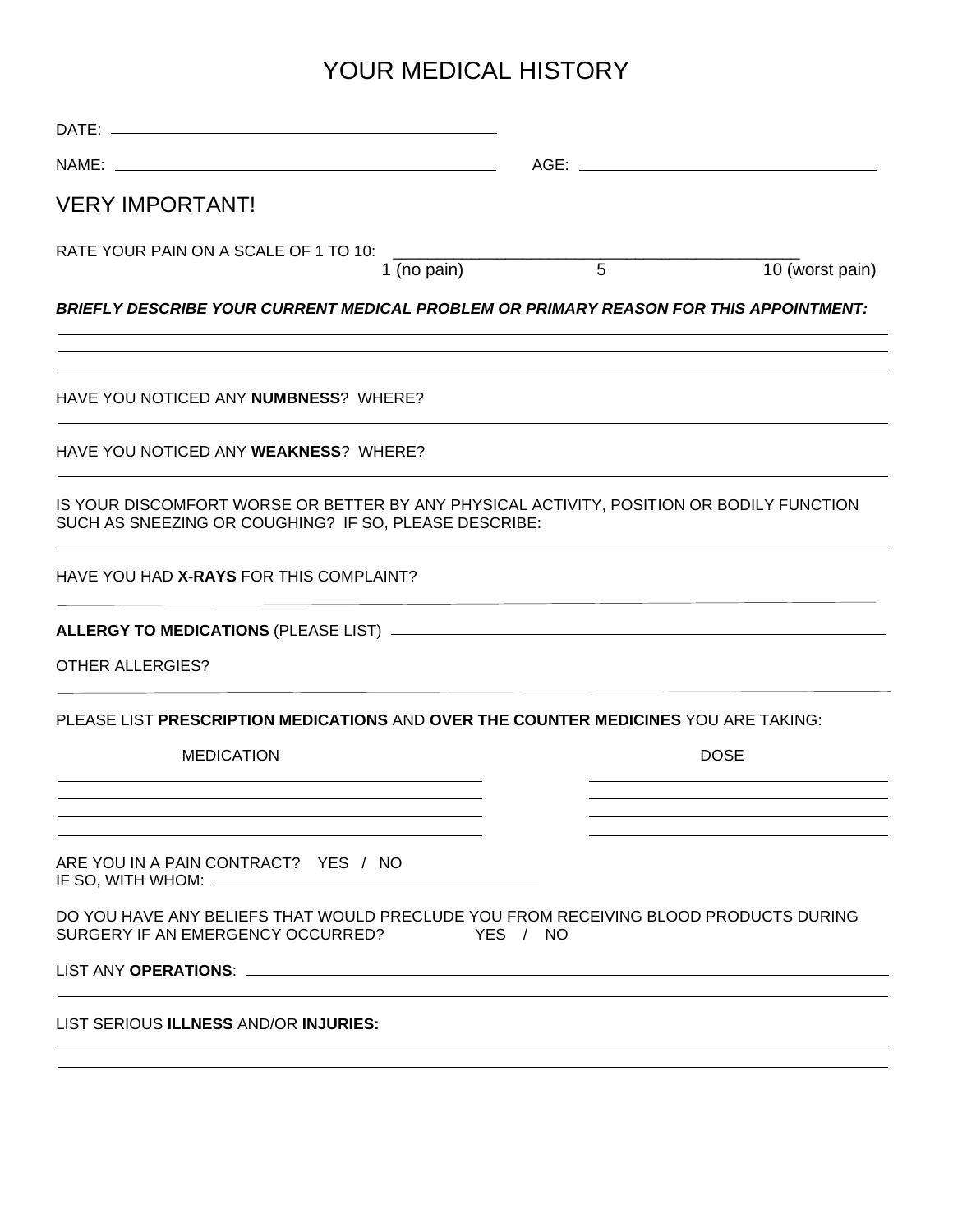# **CARDIOVASCULAR**

| HAVE YOU EVER HAD A HEART ATTACK?<br>HAVE YOU EVER BEEN TOLD THAT YOU HAVE HEART PROBLEMS?                                                                                                                                                                                                 | YES.       | <b>NO</b> |  |
|--------------------------------------------------------------------------------------------------------------------------------------------------------------------------------------------------------------------------------------------------------------------------------------------|------------|-----------|--|
| DO YOU HAVE:                                                                                                                                                                                                                                                                               |            |           |  |
| <b>CHEST PAIN</b><br>AN IRREGULAR HEART BEAT (ARRHYTHMIA)<br>HIGH BLOOD PRESSURE (HYPERTENSION)<br><b>HIGH CHOLESTEROL</b><br>POOR CIRCULATION<br>HISTORY OF BLOOD CLOTS / DVT / PULMONARY EMPOLISM                                                                                        | <b>YES</b> | NO        |  |
| <b>RESPIRATORY</b>                                                                                                                                                                                                                                                                         |            |           |  |
|                                                                                                                                                                                                                                                                                            |            |           |  |
| HAVE YOU EVER BEEN TOLD YOU HAVE OR HAD:                                                                                                                                                                                                                                                   | YES.       | NO.       |  |
| <b>ASTHMA</b><br><b>EMPHYSEMA</b><br><b>TUBERCULOSIS</b><br><b>LUNG CANCER</b><br><b>SLEEP APNEA</b><br>USE OF CPAP                                                                                                                                                                        |            |           |  |
| <u>GI</u>                                                                                                                                                                                                                                                                                  |            |           |  |
| HAVE YOU BEEN TOLD THAT YOU HAVE OR HAD:                                                                                                                                                                                                                                                   | <b>YES</b> | NO        |  |
| <b>ULCERS</b><br><b>DIVERTICULITIS</b><br>ULCERATIVE COLITIS (CROHN'S DISEASE)<br><b>GASTRITIS</b><br>"NERVOUS STOMACH"<br><b>COLON POLYPS</b><br><b>COLON CANCER</b><br><b>CHRONIC CONSTIPATION</b><br><b>FREQUENT LOOSE STOOLS</b><br><b>BLOOD IN YOUR STOOL</b><br><b>LIVER DISEASE</b> |            |           |  |
| GU<br>HAVE YOU EVER HAD OR HAVE:                                                                                                                                                                                                                                                           |            |           |  |
| FREQUENT BLADDER/KIDNEY INFECTIONS<br>DIFFICULTY STARTING URINARY STREAM<br>PROSTATE CANCER<br>PROSTATE ENLARGEMENT<br><b>KIDNEY STONES</b><br><b>BLOOD IN URINE</b>                                                                                                                       | <b>YES</b> | NO        |  |
| <b>MUSCULOSKELETAL</b><br>DO YOU HAVE JOINT PAIN?<br>HAVE YOU BEEN DIAGNOSED WITH ARTHRITIS?                                                                                                                                                                                               | <b>YES</b> | NO        |  |